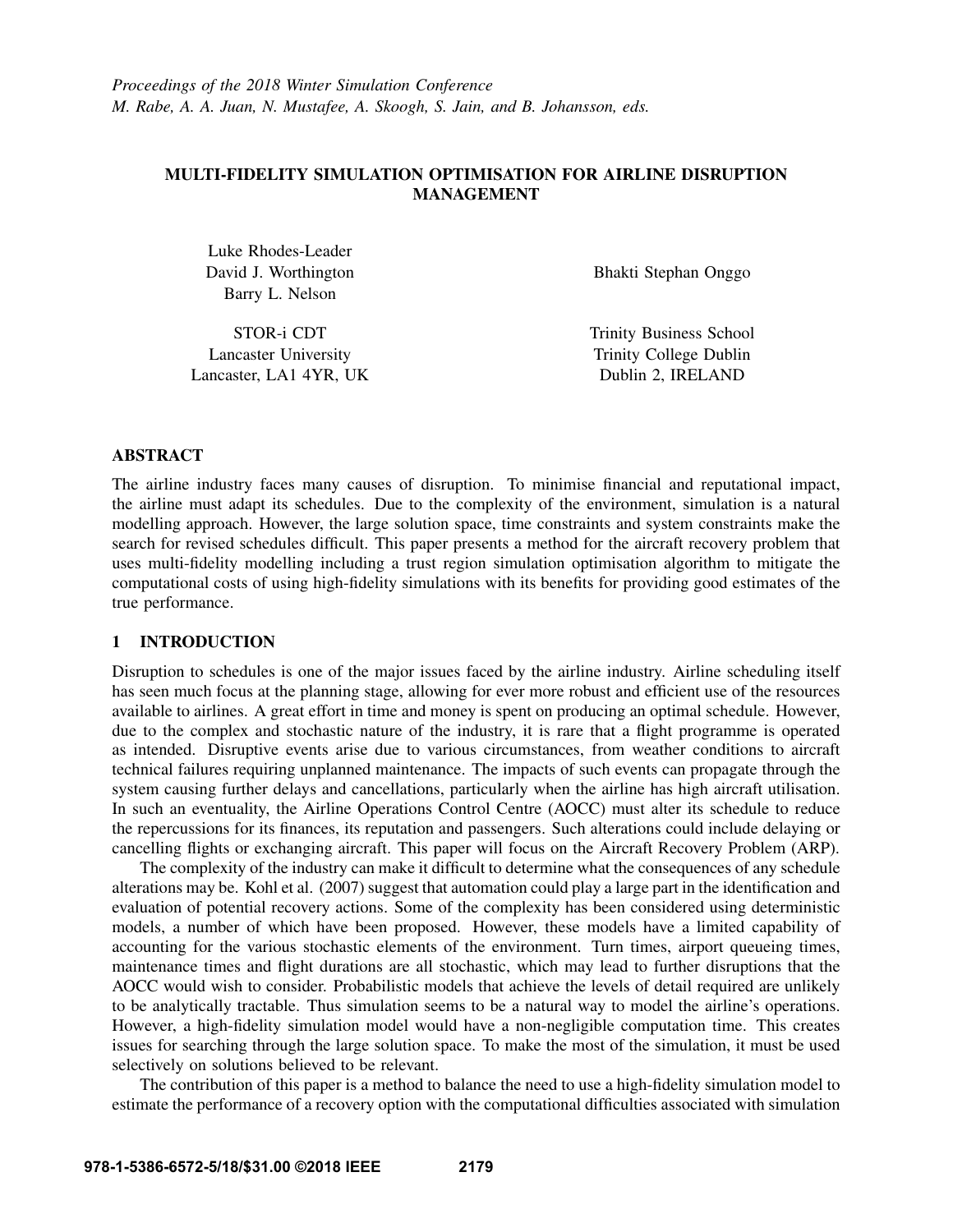optimisation in this context. These difficulties include a large and complicated solution space and short computation time constraints. Our use of a low-fidelity model reduces the complexity of the solution space and speeds up the search by dealing with the complex constraints of aircraft allocation in a deterministic manner. It then provides the simulation optimisation with a number of good starting solutions and a structure with which to continue the search of its larger solution space. This goes beyond simply testing robustness, and achieves a much more selective use of the simulation than would otherwise be possible.

This paper is organised as follows. In Section 2, we discuss some of the work in airline disruption management. Section 3 describes a small, realistic example, introduces the problem formulation and gives a brief overview of the integer programming (IP) and simulation models used. The optimisation of both models in combination is presented in Sections 4 and 5. Following this, results from the example problem will be discussed in Section 6 and conclusions will be in Section 7.

## 2 RELATED WORK

There have been many and varied deterministic models and solution methods proposed in the literature for the ARP. Rosenberger et al. (2003) used a problem reduction heuristic combined with a set-packing formulation on the potential aircraft routes. Løve et al. (2005) proposed a Steepest Ascent Local Search heuristic to solve their network model in which aircraft allocations are represented by arcs. Zhu et al. (2015) began to incorporate the inherent uncertainty by using scenarios of times at which aircraft requiring unplanned maintenance become available and solving a stochastic programming problem. The weakness of such an approach is that if it were to be extended to include scenarios with other uncertain elements, the size of the problem would explode and become computationally intractable within the time constraints.

More recent work has focussed upon integrating different aspects of the recovery problem together, such as aircraft and crew as in Zhang et al. (2015). This is an important area of research, particularly as legal constraints on one resource can make an optimal solution for another infeasible in the integrated problem. Whilst integration should lead to improved decisions, the current practise of airlines generally takes a sequential approach with aircraft first. Thus, this paper will focus solely on the aircraft problem.

Simulation has been used to consider disruption handling. Rosenberger et al. (2000) developed software called SimAir to evaluate disruption handling policies. Deterministic functions were applied to identify the best action from a set of heuristics in a given disruption (Rosenberger et al. 2002). Lee et al. (2003) used SimAir to explore the robustness of schedules and recovery policies to disruption. Hutchison and Hill (2001) used a Simultaneous Perturbation Stochastic Approximation in a simulation optimisation process to reduce air delays across a network of airports by adding gate holdings where necessary. Abdelghany et al. (2008) used a deterministic network simulation to predict which flights will be disrupted to reduce the problem size of an IP which is solved on a rolling horizon during the recovery period.

Arias et al. (2013) used a constraint programming approach combined with a simple simulation to account for the stochastic elements of turn times and flight durations. The simulation is used to evaluate the constraint program solution under a variety of scenarios. If the solution is not considered robust across these replications, it is rejected and the process begins again. Guimarans et al. (2015) expanded this approach in two ways. The first was combining the constraint program with a Large Neighbourhood Search Heuristic to propose new solutions. The second was in using the simulation at each proposed solution to evaluate the acceptance criteria (known as *SimLNS*). However, the simulation remains rudimentary, and using a higher fidelity model may harm the performance of the algorithm if the simulation was used at every iteration.

Multi-fidelity modelling makes use of simple approximations to a problem to identify candidate 'best' solutions which can then be simulated more thoroughly. This is prevalent in "simheuristics" which often use deterministic models to search the solution space for promising solutions, *SimLNS* and the stochastic combinatorial problem approach of Juan et al. (2015) being examples. However, Xu et al. (2016) point out that a low-fidelity model may be a poor performance predictor due to unknown bias and criticise this naive approach of only simulating the best. Their proposed method  $(MO<sup>2</sup>TOS)$  continues to sample from all solutions, weighted by their low-fidelity rankings, thus potentially exploring the whole space. Unfortunately,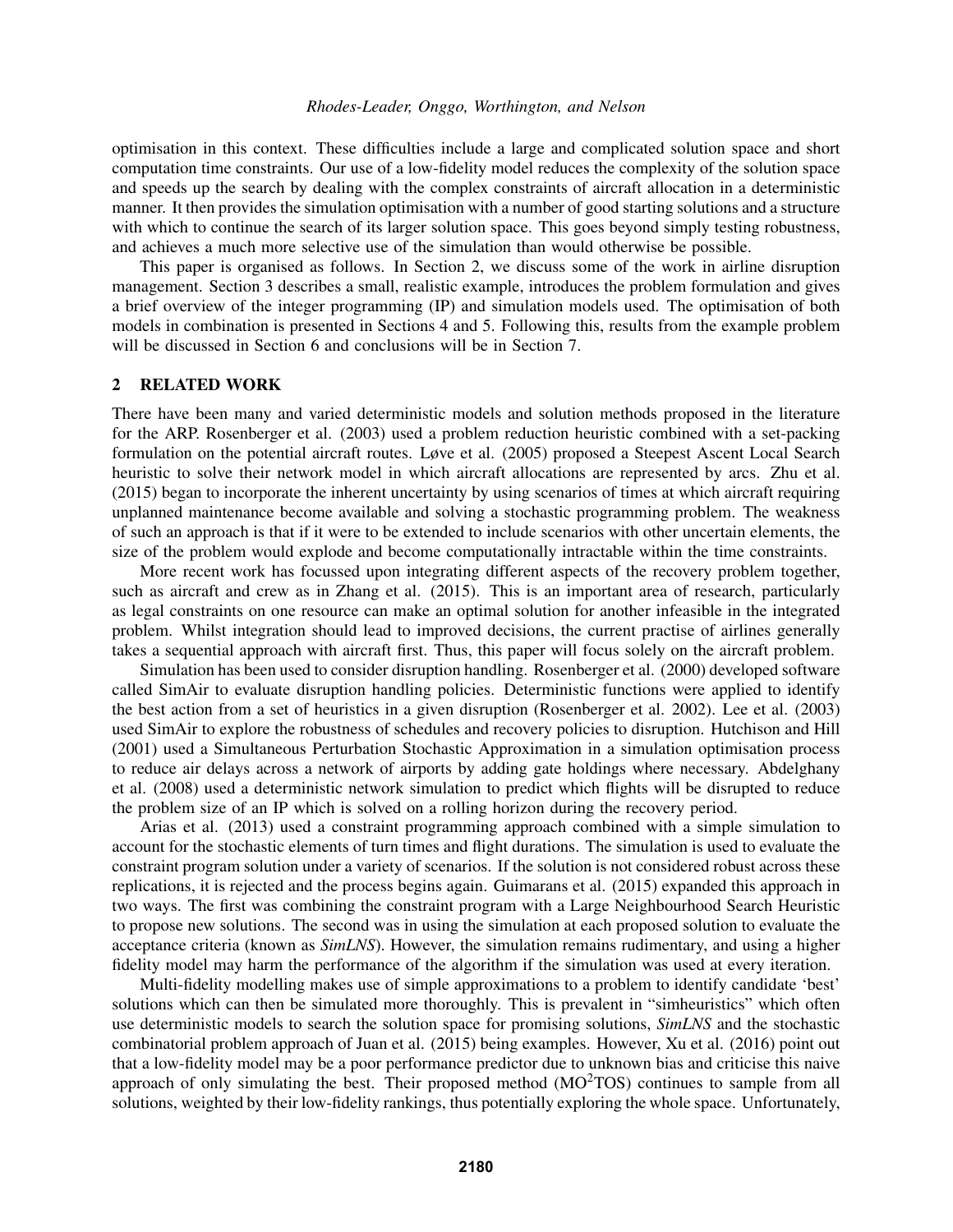this work assumes that all options are exhaustively searched and evaluated with the low-fidelity model and the output has no noise. Neither of these assumptions are valid here.

#### 3 MULTI-FIDELITY MODELS

The following example is based on a flight schedule extracted from an open source data set (Flightradar24 AB 2017) obtained using the python package pyflightdata (Allamraju 2017). It consists of a homogeneous fleet of 8 aircraft with no spare aircraft operating over a hub-and-spoke network of 15 airports in Western Europe. The hubs of the airline are Manchester and Birmingham Airports (U.K.), where all aircraft are meant to spend the night. At the beginning of the day, it is discovered that one aircraft at Birmingham Airport, *A*1, will not be fit to fly its first flight. The expected ready time is 3 hours after that, at 8:50. The AOCC must now reschedule the next day of operations, involving 54 short-haul flights using the available aircraft. Its options include delaying flights, cancelling flights and exchanging aircraft.

Let *A* be the set of aircraft involved and *F* be the set of flights in the programme, with  $n = |F|$  being the number of flights. Each flight  $f \in F$  will require an aircraft,  $a \in A$ , and a planned delay time,  $d^f$ , or a cancellation. Let x be the aircraft allocation and  $\mathbf{d} = (d^f : f \in F)$  be the vector of planned delays. The AOCC has the multi-objective aim of rescheduling to minimise its costs, delays and the number of alterations to the original schedule. Suppose that the cost of delaying is a linear function with a cost  $\alpha$ per minute and that there is a further penalty of  $\beta$  per minute if your actual delay exceeds  $d^f$ . Passenger compensation for significant delays of flight  $f$  is given by a function of the delay,  $P^f$  (for example, see Civil Aviation Authority (2015)). The cancellation cost of flight  $f$  is  $C^f$ .

### 3.1 Low Fidelity Integer Program

The low-fidelity model used in this paper is an IP adapted from the aircraft recovery model of Zhang et al. (2015). The primary simplification in the model is the removal of all stochastic elements. The model aims to allocate aircraft to flights at a minimum cost and allows delays, re-assigning aircraft and cancellations. The model uses a time-space network in which each node,  $v \in N$ , represents an airport at a potential arrival or departure time. The potential delay times are discretised in steps *m* from the original departure time. A smaller step size leads to better solutions due to a less constrained problem, but also increases the problem size substantially.

Each potential delay of flight *f*  $\in$  *F* is represented by a flight delay arc  $f_{\delta}$ , where  $\delta$  belongs to the set of potential delay options,  $\{0, m, 2m, ..., M\}$ , where *M* is the maximum allowable delay. The set of flight delay arcs is  $L$ , while the set of flight delay arcs associated with flight  $f$  is  $L^f$ . Between flight delay arcs, aircraft take ground arcs,  $\gamma \in G$ , which connect nodes at the same airport. Each  $\gamma$  must be of length at least  $t_{\text{min}}$ , ensuring that an aircraft has sufficient turn time between flights. A larger choice for  $t_{\text{min}}$  is a higher quantile of the turn time distribution, leading to more robust solutions. Let  $o^f_a \in \{0,1\}$  indicate whether aircraft  $a \in A$  was assigned to flight  $f$  before the disruption occurred.

Each aircraft *a* has an input node,  $i(a) \in N_I$ , representing its current location. No flight delay arcs exit this node and the ground arcs only connect to nodes at which *a* is available. In our example, the earliest node that *i*(*A*1) can connect to would be (Birmingham, 8:50). Furthermore, all aircraft will end at a return node,  $r \in N_R$ . Some aircraft may have a specified return node, denoted  $r(a)$ , for example an aircraft may be required at an airport for its scheduled maintenance. In this case, a constraint is imposed to make the new schedule maintenance feasible. An important part of a recovery is to ensure that the schedule beyond the end of the recovery window is feasible with little or no disruption. In our example, each airport will require sufficiently many aircraft at the end of the day to fly tomorrow's schedule. This is known as aircraft balance, with  $r_A$  being the number of aircraft required by return node  $r$ .

To consider the continuous flow of aircraft through the network, we define the following sets. Let  $L_{\text{in}}^{V}$ and  $G_{\text{in}}^V$  be the sets of flight delay arcs and ground arcs incident on  $v \in N$ , and  $L_{\text{out}}^V$  and  $G_{\text{out}}^V$  be the sets of flight delay arcs and ground arcs exiting  $v \in N$ . An airline may only be allowed to use an airport runway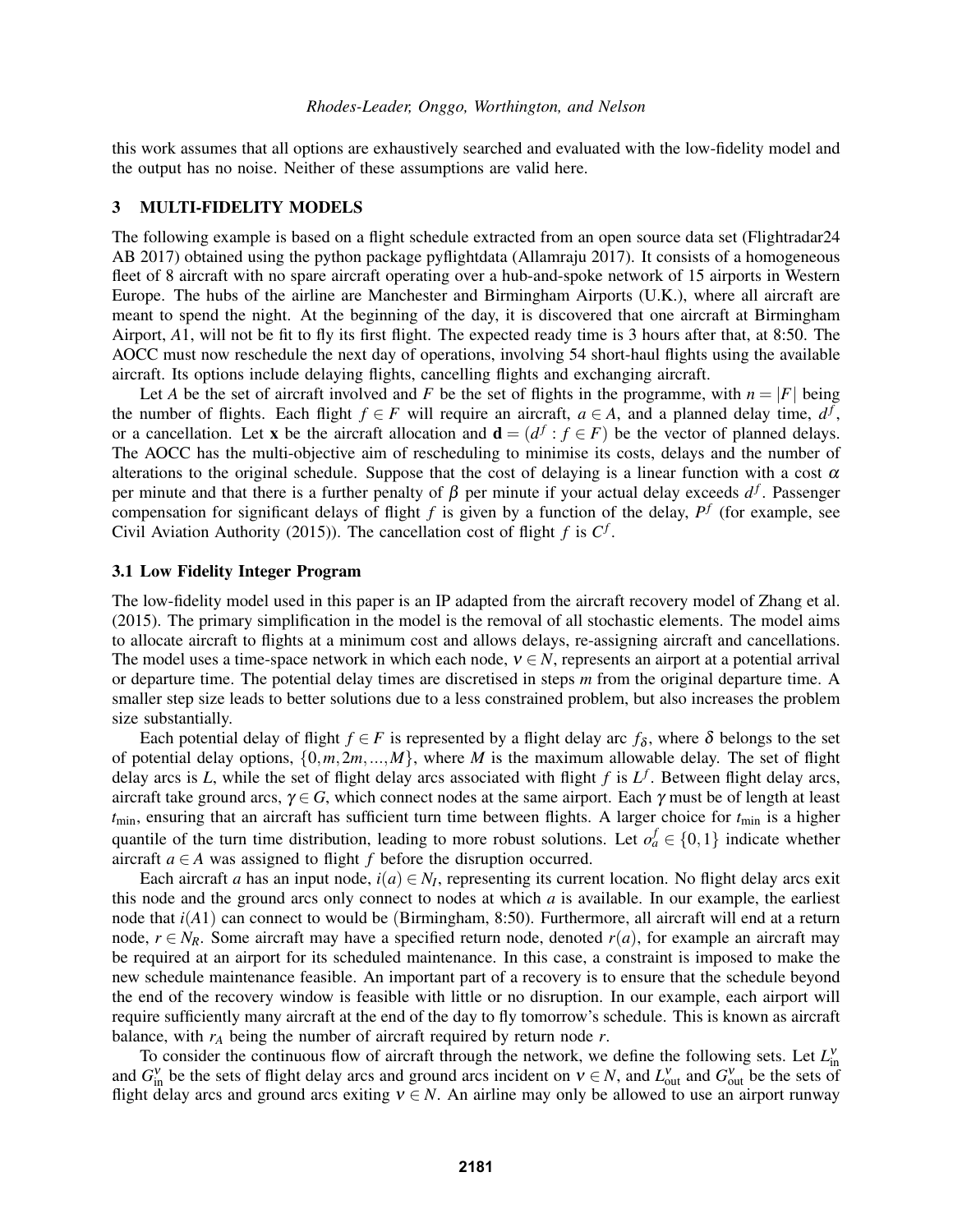during particular time slots. We list these slot constraints by the set *S*. Let *K<sup>s</sup>* be the maximum number of aircraft movements allowed by the airline in slot *s* and *L<sup>s</sup>* be all flight delay arcs impacting slot *s*. This mechanism can also be used to deal with curfew times at airports, for example, to prevent an aircraft taking off during the night. It is assumed that the costs of delaying flight *f* by  $\delta$  minutes is  $c^{f_{\delta}} = \alpha \delta + P^f(\delta)$ .

The decision variables for the IP are all binary variables. Let  $x_a^{f\delta} = 1$  when aircraft *a* is assigned to flight delay arc  $f_{\delta}$ ,  $y^f = 1$  if flight *f* is cancelled, and  $z_a^{\gamma} = 1$  if aircraft *a* uses ground arc  $\gamma$ . The complete formulation follows.

$$
\min \qquad \sum_{a \in A} \sum_{f_{\delta} \in L} c^{f_{\delta}} x_a^{f_{\delta}} + \sum_{f \in F} C^f y^f \tag{1}
$$

$$
\min \qquad \sum_{a \in A} \sum_{f_{\delta} \in L} \delta x_a^{f_{\delta}} \tag{2}
$$

$$
\min \sum_{a \in A} \sum_{f_{\delta} \in L} (1 - o_a^f) x_a^{f_{\delta}} \tag{3}
$$

subject to

$$
\sum_{a \in A} \sum_{f_{\delta} \in L^f} x_a^{f_{\delta}} + y^f = 1 \qquad \qquad \forall f \in F \tag{4}
$$

$$
\sum_{a \in A} \sum_{f_{\delta} \in L_s} x_a^{f_{\delta}} \le K_s \qquad \forall s \in S \qquad (5)
$$

$$
\sum_{f_{\delta} \in L_{in}^{\nu}} x_a^{f_{\delta}} - \sum_{\gamma \in G_{out}^{\nu}} z_a^{\gamma} = 0
$$
\n
$$
\forall a \in A, \forall \nu \in N \setminus (N_I \cup N_R)
$$
\n
$$
\sum_{\gamma \in C_{out}^{\nu}} z_a^{\gamma} - \sum_{\gamma \in C_{out}^{\nu}} x_a^{f_{\delta}} = 0
$$
\n
$$
\forall a \in A, \forall \nu \in N \setminus (N_I \cup N_R)
$$
\n
$$
(7)
$$

$$
\sum_{\gamma \in G_{\text{in}}^{\text{V}}} z_a^{\gamma} - \sum_{f_{\delta} \in L_{\text{out}}^{\text{V}}} x_a^{f_{\delta}} = 0 \qquad \forall a \in A, \forall \text{ } v \in N \setminus (N_I \cup N_R) \tag{7}
$$
\n
$$
\sum_{\gamma \in G_{\text{in}}^{\text{V}}} z_a^{\gamma} = 1_{\{i = i(a)\}} \qquad \forall a \in A, \forall i \in N_I \tag{8}
$$

$$
\sum_{f_{\delta} \in L_{\text{in}}^{r(a)}} x_a^{f_{\delta}} + \sum_{\gamma \in G_{\text{in}}^{r(a)}} z_a^{\gamma} = 1 \qquad \forall a \in \{a \in A : r(a) \in N_R\} \tag{9}
$$

$$
\sum_{a \in A} \sum_{f_{\delta} \in L_{in}^{r}} x_{a}^{f_{\delta}} + \sum_{a \in A} \sum_{\gamma \in G_{in}^{r}} z_{a}^{\gamma} \ge r_{A}
$$
\n
$$
\forall r \in N_{R} \qquad (10)
$$
\n
$$
x_{a}^{f_{\delta}}, z_{a}^{\gamma}, y^{f} \in \{0, 1\}
$$
\n
$$
\forall a \in A, f \in F, f_{\delta} \in L, \gamma \in G \qquad (11)
$$

Objective  $(1)$  is the cost of the recovery action,  $(2)$  is the total planned delay and  $(3)$  is the number of changes made to the aircraft allocation. Constraint (4) ensures that each flight is either flown once or cancelled. Constraint (5) are the slot constraints. Constraints (6) and (7) are flow constraints for normal nodes, whilst (8) and (9) are analogous for input nodes and return nodes when specified, respectively. Constraint (10) ensures aircraft balance at the end of the recovery period. Additional constraints and costs could extend this model to, for example, penalise inconvenient solutions from a crewing perspective.

#### 3.2 High Fidelity Simulation

The input schedule for the simulation is given by an aircraft allocation x and a set of planned delays, **d**. The elements of  $x$  and  $d$  are linked to the IP variables via the following relationships:

$$
x_a^f = \sum_{f_\delta \in L^f} x_a^{f_\delta},\tag{12}
$$

$$
d^f = \sum_{a \in A} \sum_{f_\delta \in L^f} \delta x_a^{f_\delta},\tag{13}
$$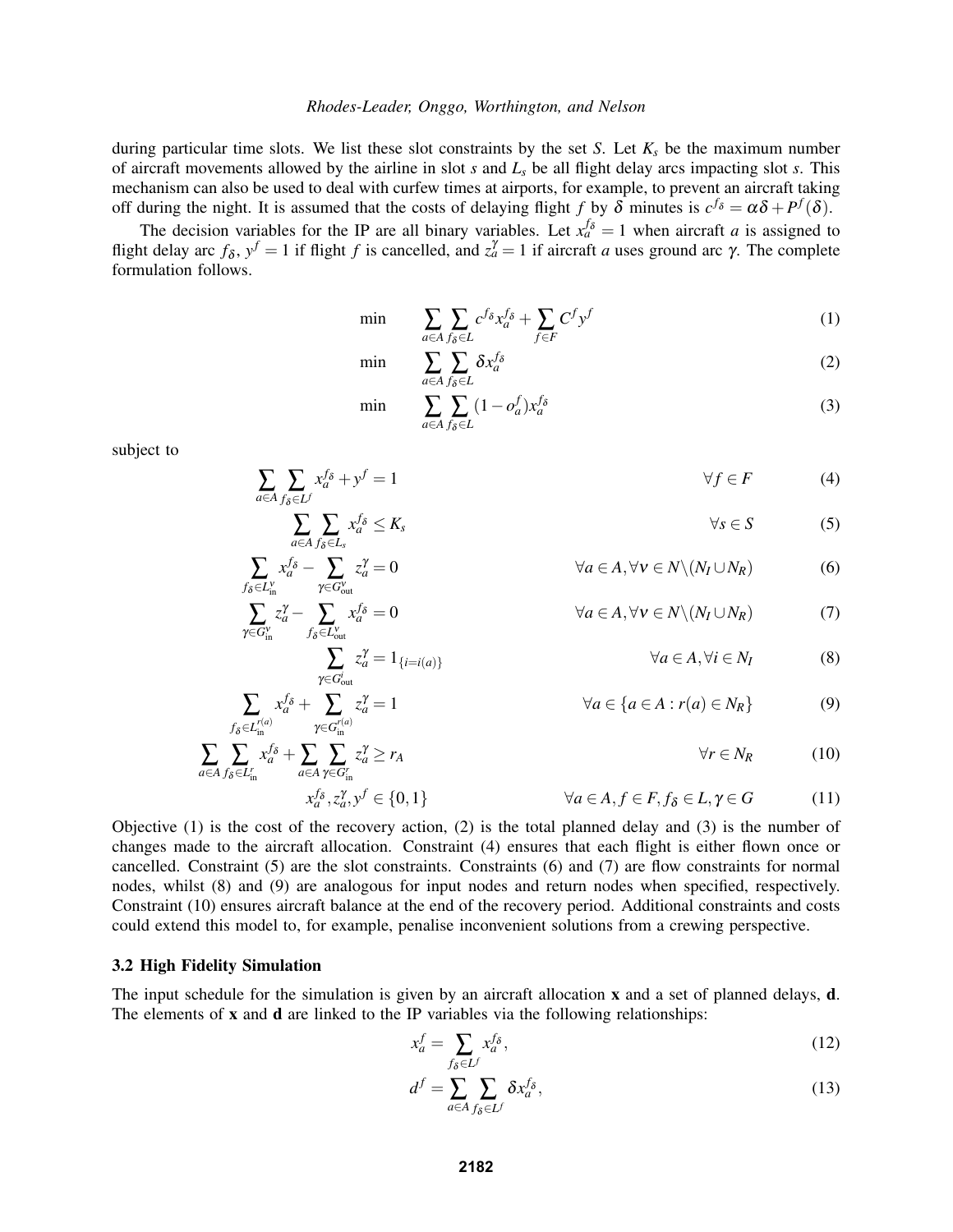whilst a cancellation of flight *f* can be inferred when  $\sum_{a \in A} x_a^f = 0$ .

Let  $D^f \sim H(\mathbf{x}, \mathbf{d})$  be the random variable stating the true delay of flight *f*. The objective function is

$$
g(\mathbf{x}, \mathbf{d}) = \mathbb{E}\left[\sum_{f \in F} \left(\alpha D^f + \beta (D^f - d^f)^+ + P^f(D^f)\right)\right] + C(\mathbf{x}).\tag{14}
$$

Here,  $P^{f}(D^{f})$  represents the compensation associated with passenger delays of flight *f* and  $C(\mathbf{x})$  is the cost of the cancellations in x.

The simulation model is built within AnyLogic 8.2.3 (The AnyLogic Company 2017) and described in Rhodes-Leader et al. (2018). It simulates a sub-fleet of homogeneous aircraft operating the recovery action  $(x, d)$  over a set of airports. Each aircraft follows its assignment of the schedule, subject to stochastic flight durations, turn times, queueing times and maintenance. Its general framework is largely based on the SimAir simulation (Lee et al. 2003). However, it does not consider crew members or passengers.

The flight durations for each flight are modelled using the available data. The turn times are assumed to follow a truncated normal distribution. The mean and variance can vary between airports, whilst the minimum could be taken from minimum turn times of the aircraft. These assumptions are made as our current data source does not track this information. The gate departure time of the aircraft is the maximum of the ready time (after the turn time) and the planned departure time according to the input schedule  $(x, d)$ . When this time occurs, the aircraft joins the take-off queue.

The arrival process to the landing and take-off queues is a deviation-from-schedule model based on the published arrivals and departures schedule and the deviation distributions are estimated from the observed data for the airport. The service time represents the spacing required between aircraft and is assumed deterministic given the weather conditions and time of day. The weather conditions follow a step-function forecast at each airport, with poor weather conditions leading to increased aircraft spacing. Similarly, the aircraft separation may increase late at night or early morning due to noise pollution constraints. It is assumed that each airport has one runway for landings and one runway for departures and that the two queues operate independently.

Each aircraft is given a time to failure based on its flying time since its last maintenance. We only consider faults that would lead to an aircraft being grounded and assume that the time to failure is Weibull distributed. Once an aircraft's flying time has exceeded this time to failure, it enters the maintenance hangar at the next airport where it lands. All unplanned maintenance is assumed to come from a Gamma distribution and must be completed before the next flight. The parameters vary from airport to airport depending on the facilities available. For example, the expected time for unplanned maintenance at Birmingham Airport (a hub of the airline) should be shorter than that of Stuttgart Airport. Scheduled maintenance is also part of the schedule and is assumed to take a fixed amount of time.

#### 4 SOLVING THE INTEGER PROGRAMMING MODEL

The aim of the IP is to generate a set of promising solutions to be used as starting points in the simulation optimisation process. This will result in a set of fixed aircraft allocations. As the overall problem has multiple objectives, the  $\varepsilon$ −constraint method is used to produce the solutions. The objectives of minimising total delay (2) and minimising the number of aircraft reassignments (3) are added to the IP as constraints:

$$
\sum_{a \in A} \sum_{f_{\delta} \in L} \delta x_{f_{\delta}}^a \in [\varepsilon_l^d, \varepsilon_u^d]
$$

$$
\sum_{a \in A} \sum_{f_{\delta} \in L} (1 - o_a^f) x_{f_{\delta}}^a \in [\varepsilon_l^e, \varepsilon_u^e].
$$

The parameters  $(\epsilon_l^d, \epsilon_u^d, \epsilon_l^e, \epsilon_u^e)$  are varied using an efficient method proposed by Laumanns et al. (2006) to search for solutions on the efficient frontier. Initially, the IP is solved without (2) and (3) constraining the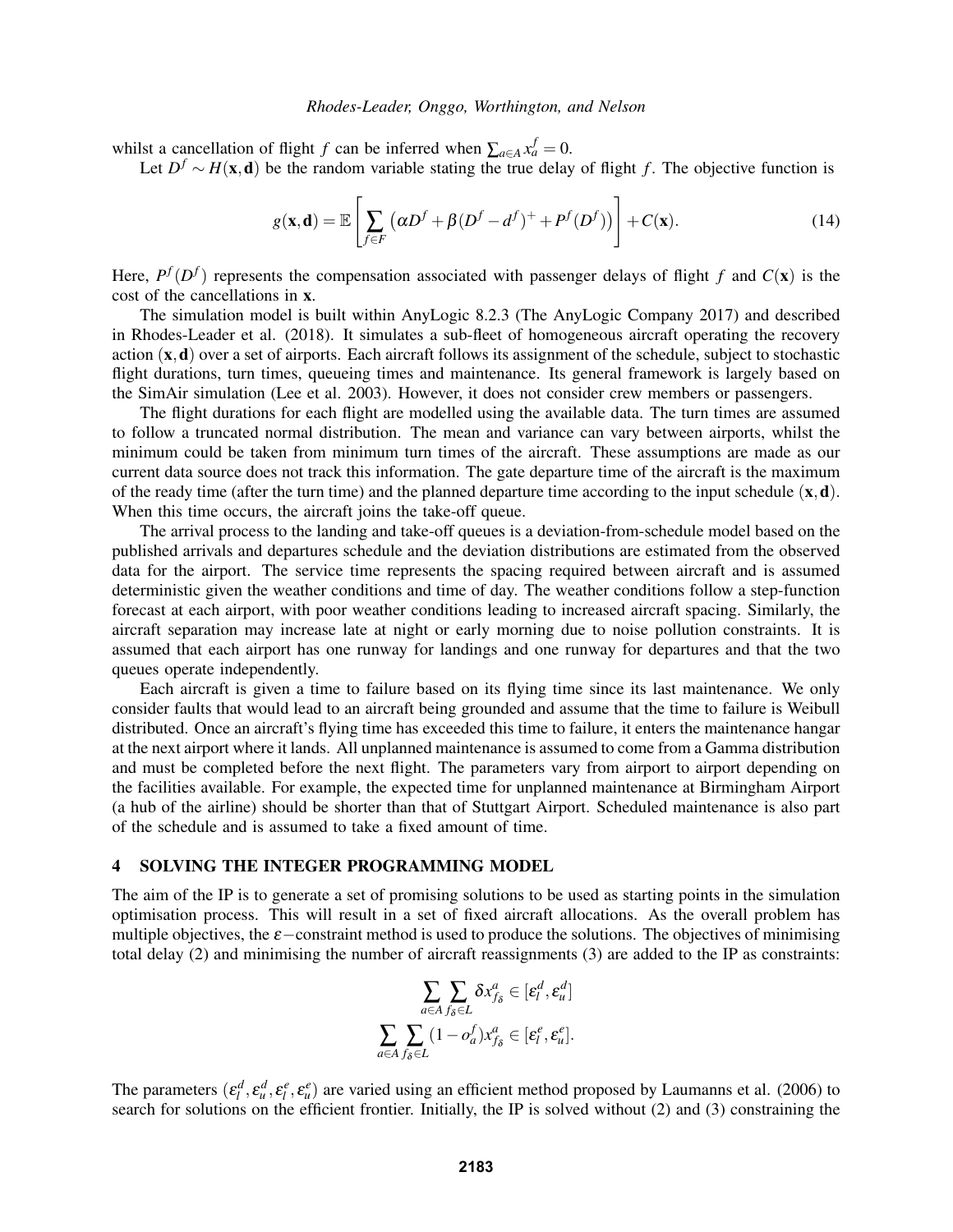*Rhodes-Leader, Onggo, Worthington, and Nelson*



Figure 1: An example of the  $\varepsilon$ -Constraint approach used. Each plot shows the result of one iteration, each time generating a new solution,  $y_1$ ,  $y_2$  and  $y_3$ . Shaded areas are considered searched, dotted areas indicate the next region to be searched. Dashed lines show the region divisions.

problem. Due to the nature of the quantities, this is equivalent to defining  $\varepsilon_l^d = \varepsilon_l^e = 0$  (that is, no delays and no exchanges) and  $\varepsilon_l^d = nM$  (all flights delayed by the maximum amount) and  $\varepsilon_l^e = n$  (no flights operated using their original aircraft). Once the initial solution is found, the values of (2) and (3),  $(\epsilon_1^d, \epsilon_1^e)$  are used to split the objective space into four sectors:  $(0, \varepsilon_1^d) \times (0, \varepsilon_1^e)$ ,  $(0, \varepsilon_1^d) \times (\varepsilon_1^e, n)$ ,  $(\varepsilon_1^d, nM) \times (0, \varepsilon_1^e)$  and  $(\epsilon_1^d, nM) \times (\epsilon_1^e, n)$ . The first solution is considered the best in the region  $(\epsilon_1^d, nM) \times (\epsilon_1^e, n)$  and so this region is considered searched. The algorithm now chooses one of the not searched sectors to define  $(\varepsilon_l^d, \varepsilon_u^d, \varepsilon_l^e, \varepsilon_u^e)$ . If this new region provides a solution,  $(\epsilon_2^d, \epsilon_u^d) \times (\epsilon_2^e, \epsilon_u^e)$  is added to the searched regions. If  $(\epsilon_l^d, \epsilon_u^d, \epsilon_l^e, \epsilon_u^e)$ leads to an infeasible IP,  $(\epsilon_l^d, \epsilon_u^d) \times (\epsilon_l^e, \epsilon_u^e)$  is considered searched. This process is repeated, splitting the sectors further and blocking off searched regions. Given sufficient time, this process will eventually search the whole space and find all solutions on the efficient frontier. In our application, however, this process stops after a time limit. An example of this process can be seen in Figure 1. For each combination of limits, the IP is solved to optimality using the Gurobi Optimizer 7.0.2 (Gurobi Optimization 2017).

The result is a set of solutions,  $\mathscr X$ , each with an aircraft allocation, a set of cancelled flights, and a delay value for all flights in the programme.

## 5 SIMULATION OPTIMISATION AROUND IP SOLUTIONS

Each revised schedule  $(x, d_0) \in \mathcal{X}$  is used as the starting point for a simulation optimisation process, searching for improvement around this solution. To reduce the complexity of the solution space, the flight allocation x is fixed during the optimisation. This leaves a continuous, ordered solution space of planned delays,  $\mathbf{d} \in \mathscr{D} \subset \mathbb{R}^n$ , with simple bound constraints on each variable. For further reduction, only the *n'* flights with non-zero delay variables in  $\mathbf{d}_0$ ,  $\{d^f: f \in F^+\}$ , are used in the optimisation. The solution space is now greatly simplified from the original. This gives the simulation optimisation problem:

$$
\min_{\mathbf{d}} g(\mathbf{x}, \mathbf{d}) \tag{15}
$$

subect to  $f \in [l^f, u^f], \quad \forall f \in F$  $^{+}$  (16)

$$
d^f = 0, \qquad \forall f \notin F^+ \tag{17}
$$

where *g* is defined in (14), searching for a local optimum conditional on **x**. For our example, we take  $l^f = 0$ and  $u^f = \infty$  for all  $f \in F$ . We estimate the performance of  $(\mathbf{x}, \mathbf{d})$  by the mean of multiple replications, denoted  $\hat{g}(\mathbf{x}, \mathbf{d})$ .

To solve the problem, an adapted version of the STRONG algorithm (Chang et al. 2013) is applied to find a local improvement starting at  $(x, d_0)$ . STRONG is a simulation optimisation algorithm based on the ideas of trust region optimisation. At iteration *j*, a linear or quadratic response surface model,  $r_j(\mathbf{d}_j + \mathbf{p})$ , is built on a hyper-sphere of radius  $\Delta_j$  (the trust region) centred at the current solution,  $\mathbf{d}_j$ , where **p** is a deviation from  $\mathbf{d}_j$ . This meta-model can be built using  $2^k$ -factorial designs and Central Composite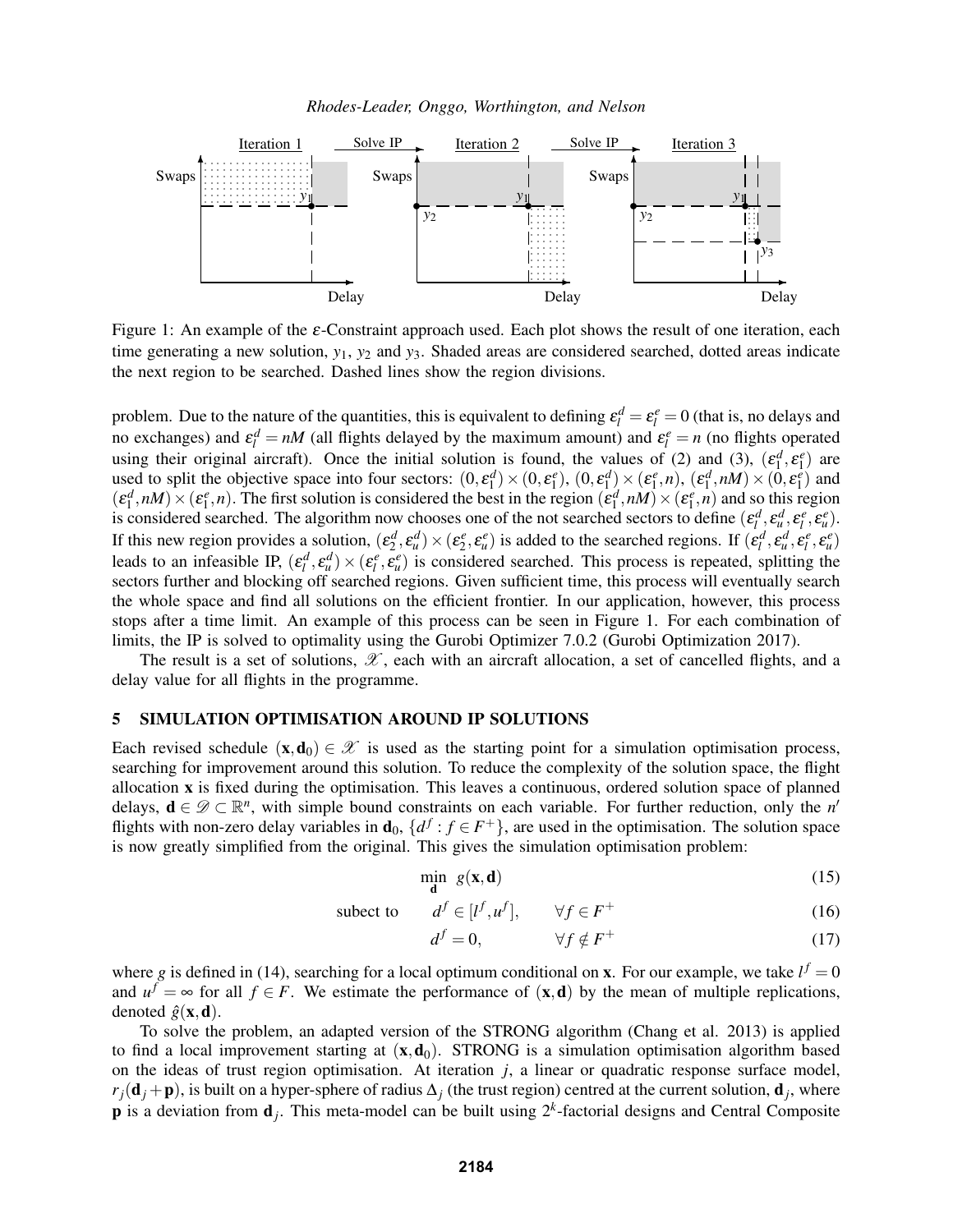Designs (CCD) for the linear and quadratic versions respectively with *n<sup>d</sup>* replications of each design point, as suggested by Chang et al. (2013). The quadratic model is chosen whenever the trust region becomes sufficiently small,  $\Delta_i < \tilde{\Delta}$ . This creates a trust region sub-problem:

$$
\min_{\mathbf{p}} r_j(\mathbf{d}_j + \mathbf{p})
$$
  
subject to 
$$
||\mathbf{p}|| \leq \Delta_j.
$$

The Cauchy Point,  $\mathbf{p}_c$ , (the point that minimises  $r_j$  along the direction  $-\nabla r_j(\mathbf{d}_j)$  within the feasible trust region) of the meta-model is either accepted or rejected based on a sufficient reduction hypothesis test and a ratio comparison:

$$
\frac{\hat{g}(\mathbf{x}, \mathbf{d}_j) - \hat{g}(\mathbf{x}, \mathbf{d}_j + \mathbf{p}_c)}{r_j(\mathbf{d}_j) - r_j(\mathbf{d}_j + \mathbf{p}_c)} \ge \eta > 0
$$
\n(18)

comparing the predicted reduction in *g* with the simulated reduction in *g*. The size of the trust region,  $\Delta_j$ , is altered depending on the outcome of the tests. Chang et al. (2013) showed that under some technical assumptions this algorithm asymptotically converges to a local optimal with probability 1 for unconstrained simulation optimisation.

The simple bound constraints, (16), of the ARP, such as delay being non-negative, mean that a different strategy is required near the boundary to retain feasibility without significantly slowing the optimisation down. Instead of the hyper-sphere constraint on the trust region sub-problem, an ellipsoidal constraint is used, and the objective function modified by an adjustment to the Hessian:

$$
\min_{\mathbf{p}} r_j(\mathbf{d}_j + \mathbf{p}) + \frac{1}{2} \mathbf{p}^T C_j \mathbf{p}
$$
\n(19)

subject to  $||D_j \mathbf{p}|| \leq \Delta_j$  (20)

$$
\mathbf{d}_j + \mathbf{p} \in \mathscr{D}.\tag{21}
$$

This trust region method for simple bound constrained-problems was proposed by Coleman and Li (1996). To motivate this method, consider the first-order optimality conditions for simple bounded optimisation:

$$
\nabla g(\mathbf{d})^f = 0 \quad \text{if } d^f \in (l^f, u^f),\n\nabla g(\mathbf{d})^f \ge 0 \quad \text{if } d^f = l^f,\n\nabla g(\mathbf{d})^f \le 0 \quad \text{if } d^f = u^f.
$$
\n(22)

If we define a diagonal scaling matrix,  $D(\mathbf{d})$ , by  $(D(\mathbf{d}))^{ff} = (|v^f(\mathbf{d})|)^{-1/2}$ , where

$$
v^f(\mathbf{d}) = \begin{cases} d^f - u^f & \text{if } \nabla g(\mathbf{d})^f < 0 \text{ and } u^f < \infty \\ d^f - l^f & \text{if } \nabla g(\mathbf{d})^f \ge 0 \text{ and } l^f > -\infty \\ -1 & \text{if } \nabla g(\mathbf{d})^f < 0 \text{ and } u^f = \infty \\ 1 & \text{if } \nabla g(\mathbf{d})^f \ge 0 \text{ and } l^f = -\infty \end{cases}
$$

then (22) is equivalent to

$$
D(\mathbf{d})^{-2}\nabla g(\mathbf{d}) = \mathbf{0}.\tag{23}
$$

We estimate  $D_j = D(\mathbf{d}_j)$  by using the approximation  $\nabla g(\mathbf{d}_j) \approx \nabla r_{j-1}(\mathbf{d}_j)$ . If one takes a Newton step based on (23) the Hessian term has an adjustment given by  $C_j = D_j J_j \text{diag}(\nabla r_{j-1}(\mathbf{d}_j)) D_j$  where  $J_j$  is the Jacobian matrix of the vector  $v(\mathbf{d}_i)$  and diag(y) is a diagonal matrix with elements of the vector y. The adjustment aims to prevent movement directly towards the boundary. Any proposed steps that lead to infeasible solutions are truncated to retain strict feasibility. The acceptance condition (18) is modified to

$$
\frac{\hat{g}(\mathbf{x}, \mathbf{d}_j) - \hat{g}(\mathbf{x}, \mathbf{d}_j + \mathbf{p}_c) - \frac{1}{2} \mathbf{p}_c^T C_j \mathbf{p}_c}{r_j(\mathbf{d}_j) - r_j(\mathbf{d}_j + \mathbf{p}_c) - \frac{1}{2} \mathbf{p}_c^T C_j \mathbf{p}_c} \ge \eta.
$$
\n(24)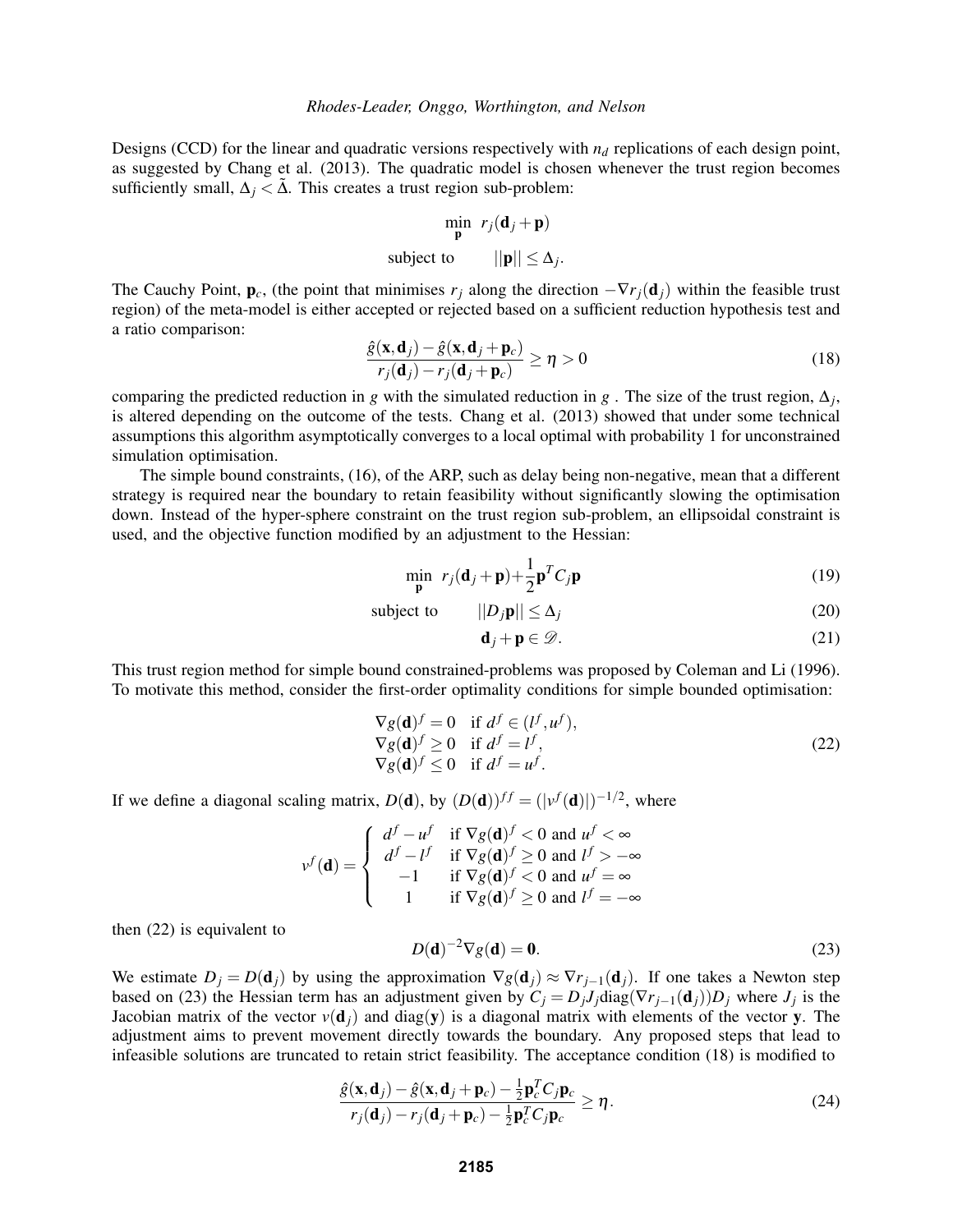| Problem | Solution | Cost $(\text{\textsterling}1000)$ | Delay (minutes)<br>Exchanges |    | Cancellations  |  |
|---------|----------|-----------------------------------|------------------------------|----|----------------|--|
| (30,10) | п        | 19.5                              | 390                          | 12 | 0              |  |
| (30,10) | 2        | 25.0                              |                              | 14 |                |  |
| (30,10) | 3        | 25.0                              |                              | 12 | 2              |  |
| (30,10) | 4        | 21.0                              | 420                          | 10 | 0              |  |
| (30,10) | 5        | 41.5                              | 390                          | 10 | 2              |  |
| (25,10) |          | 17.5                              | 350                          | 16 | $\theta$       |  |
| (25,10) | 2        | 25.0                              |                              | 16 | 2              |  |
| (25,10) | 3        | 17.5                              | 350                          | 14 |                |  |
| (25,10) | 4        | 25.0                              |                              | 14 | $\overline{c}$ |  |
| (25,10) | 5        | 17.5                              | 350                          | 12 | $\theta$       |  |
| (25,10) | 6        | 25.0                              |                              | 12 | 2              |  |
| (25,10) | 7        | 19.5                              | 390                          | 8  | $\Omega$       |  |
| (25,10) | 8        | 39.5                              | 350                          | 10 | 2              |  |

Table 1: Solutions produced by the IP in different cases.

Coleman and Li (1996) showed that this converges to a local optimal for deterministic optimisation under certain conditions.

It is important to note that this method may still require the simulation of infeasible points to create the meta-model, which may be a problem if such a point cannot be simulated. One possible approach is to use the boundary value as the input to the simulation – maintaining the orthogonal experimental design but violating assumptions that *g* is smooth; another is to adapt the experimental design to ignore the infeasible region. This is unlikely to retain the orthogonality of 2*<sup>k</sup>* -factorial designs and CCD. Our approach uses the former method as this aids the consistency of the gradient estimates via the experimental design.

Due to the discretisation of time in the IP, some delays may have been added that were not necessary. Thus the solution resulting from the optimisation  $(x, d^*)$  is compared with  $(x, 0)$ , that is the choice to not make any delays under the aircraft allocation x. We use a one-sided Welch's *t*-test to compare:

$$
H_0: g(x, 0) \ge g(x, d^*), \qquad H_{alt}: g(x, 0) < g(x, d^*).
$$

If  $(x, 0)$  is found to be an improvement, it is set as the final position.

Once this optimisation has been completed, we are left with a set of improved solutions, each one originating from a solution from the IP. The AOCC decision makers can then consider each of these options in combination with crew and passenger recovery to produce a recovery plan that can be submitted to the relevant authorities.

#### 6 NUMERICAL RESULTS AND DISCUSSION

To demonstrate the algorithm and consider its performance we use the example described in Section 3 and compare the results with the 'No Action' option. 'No Action' does not make any changes to the aircraft allocation, the airline simply waits for *A*1 to be repaired and become available to fly. Whilst this is a very unlikely option to take, it provides a benchmark for comparison. The minimum turn time allowed in the original schedule is 30 minutes. Therefore, we solve the IP with  $t_{\text{min}} = 30$  minutes and a more optimistic  $t_{\text{min}} = 25$  minutes that attempts to exploit the slack built into the system. For each case a time discretisation of  $m = 10$  minutes and a maximum delay of  $M = 3$  hours were used. In this section, a problem with minimum turn time  $t_{\text{min}}$  and discretisation *m* will be denoted  $(t_{\text{min}}, m)$ . The IP performance measures are shown in Table 1. Solutions 5 for (30,10) and 8 for (25,10) appear to be poor solutions on multiple counts. They arise from the order in which the algorithm of Section 4 searches the feasible region. Further research could give more direction to this search procedure and adapt it to prioritise certain regions.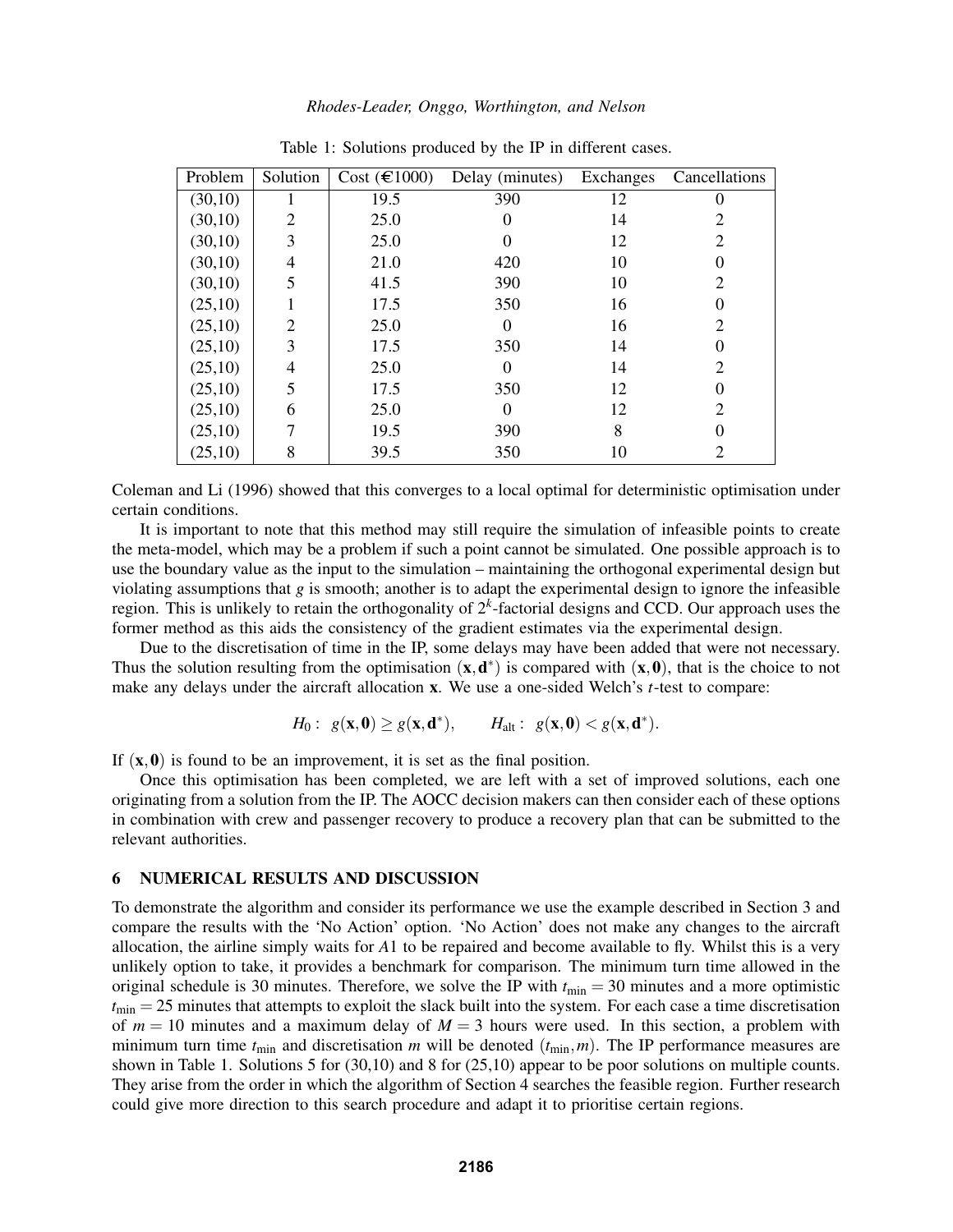*Rhodes-Leader, Onggo, Worthington, and Nelson*



Figure 2: The ECDF of the IP solutions of the (25,10) problem, the simulation optimisation improved solutions and the 'No Action' option with  $p = 0.05$  and  $\beta = \epsilon 20$ . Based on over 500 replications.

For further investigation, the penalty value for exceeding a planned delay,  $\beta$ , was varied between  $\epsilon$ 0,  $€20$  and  $€50$  (compared to  $\alpha = €50$ ) and the probability that the turn time exceeds the 30 minute limit given in the schedule,  $p$ , was also varied. The values of  $p$  used here were 0.05 and 0.1, and these represent a measure of the level of robustness to minor delays for which the original schedule was planned.

In each case, 2000 simulation replications were allowed for the optimisation procedure, with  $n_d = 5$ replications at each design point, and 20 replications used for the acceptance tests (24). The initial trust region size was  $\Delta_0 = 5$  minutes and the threshold of switching to the quadratic model was  $\tilde{\Delta} = 4$  minutes.

Note that the solutions 2 and 3 for (30,10) and 2, 4, and 6 for (25,10) do not contain any planned delays as the proposed action is cancellations. These solutions do not undergo the simulation optimisation and were just simulated 100 times.

The empirical cumulative distribution functions (ECDF) of the initial and resulting solutions for some of the (25,10) set over 500 replications of the simulation are shown in Figure 2. Solutions 1, 3 and 5 all have the same basic actions regarding the schedule; the same flights are delayed by the same amount in each case but with different aircraft allocations. This leads to very similar performance and so only solution 1 is shown. Similarly for solutions 2, 4 and 6, that all cancel the same two flights, leading to almost identical ECDFs, so only solution 2 is shown. An ideal set of results would see each ECDF moving to the left (reducing the mean) and having a steeper gradient (reducing the standard deviation). The results suggest that the simulation optimisation process does indeed improve the mean performance. However, increases in standard deviation are also seen. Almost all solutions show an improvement in mean and standard deviation over the 'No Action' response. It is possible, however, to get a good outcome from the 'No Action' solution although the probability of doing so is small. Table 2 shows that in this case, an improvement in the 0.9 quantile is seen suggesting that the solutions are robust. Different solutions offer different values. Solution 1 has the lowest mean and 0.9 quantile as well as a reasonably low standard deviation. However, solution 7 has a lower standard deviation and requires fewer changes to the schedule despite its slightly higher mean. Different airlines may have differing priorities on this trade-off.

As a variation on the problem, a zero penalty situation, that is  $\beta = \epsilon$ 0, was considered. The main observations seen in this case are that each improved ECDF was shifted slightly towards 0 and their standard deviation is decreased. This is also mirrored in the 'No Action', whose standard deviation reduces from €15,400 to €12,600 and mean reduces from €33,200 to €24,600. This is not a surprising result as the lack of a penalty allows the airline to be overly optimistic in terms of the delay it will incur. For example,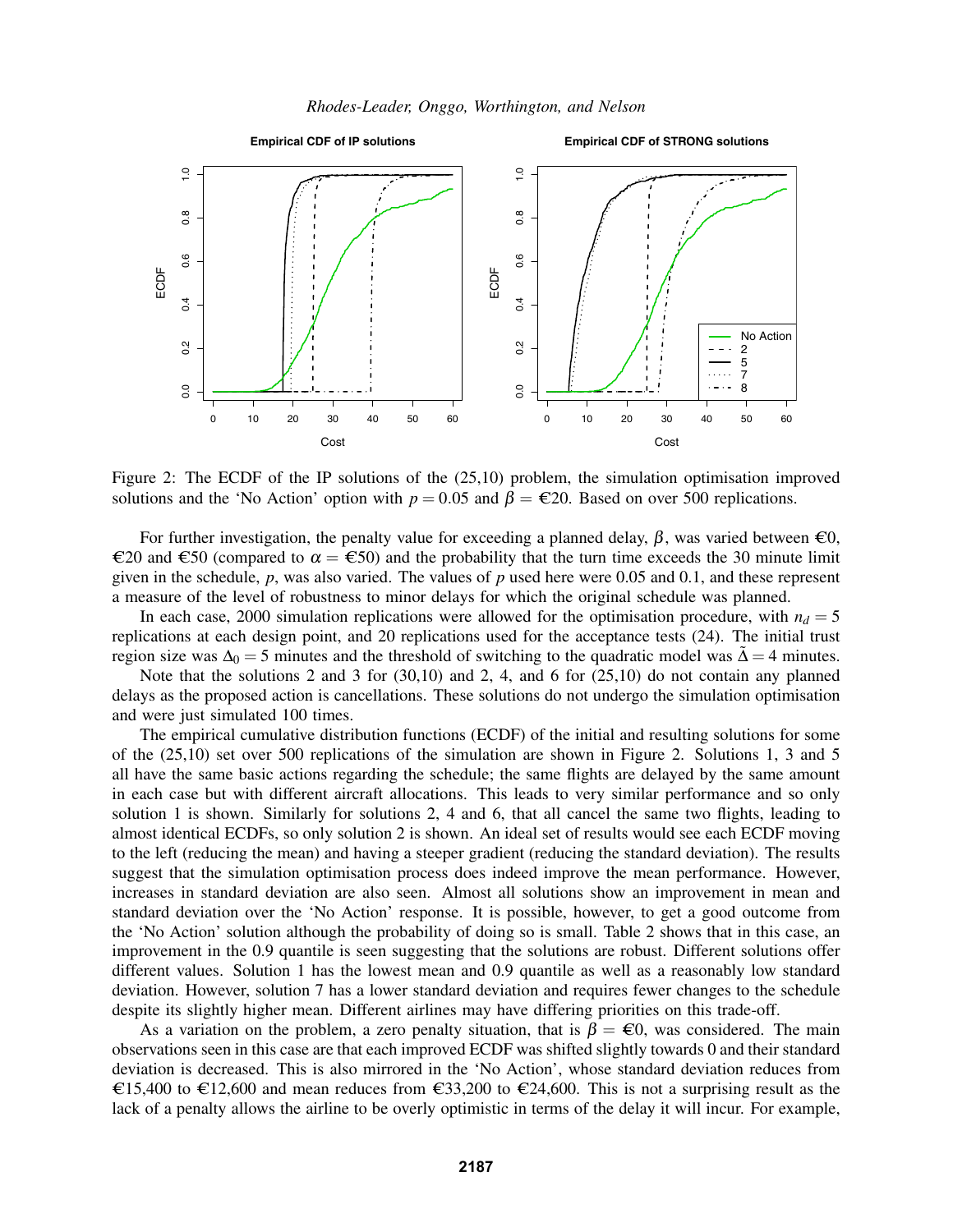| Problem | Solution  | Initial Solution                   |      |                 | <b>Improved Solution</b>            |      |                 |
|---------|-----------|------------------------------------|------|-----------------|-------------------------------------|------|-----------------|
|         |           | $\hat{g}(\mathbf{x},\mathbf{d}_0)$ | ô    | $\hat{q}_{0.9}$ | $\hat{g}(\mathbf{x}, \mathbf{d}^*)$ | ô    | $\hat{q}_{0.9}$ |
|         | No Action | 33.2                               | 15.4 | 55.6            |                                     |      |                 |
| (25,10) |           | 18.4                               | 1.60 | 20.1            | 10.15                               | 4.80 | 16.8            |
| (25,10) | 2         | 25.3                               | 0.74 | 25.6            |                                     |      |                 |
| (25,10) | 3         | 18.5                               | 1.68 | 20.6            | 10.24                               | 4.83 | 17.4            |
| (25,10) | 4         | 25.3                               | 0.51 | 25.8            |                                     |      |                 |
| (25,10) | 5         | 18.5                               | 2.05 | 20.2            | 10.44                               | 5.05 | 17.4            |
| (25,10) | 6         | 25.3                               | 0.62 | 25.8            |                                     |      |                 |
| (25,10) | 7         | 20.3                               | 1.43 | 21.7            | 11.21                               | 4.59 | 17.5            |
| (25,10) | 8         | 40.4                               | 1.76 | 42.0            | 32.47                               | 4.91 | 39.6            |

Table 2: The estimated means,  $\hat{g}(\mathbf{x}, \mathbf{d})$ , standard deviations,  $\hat{\sigma}$  and 0.9 quantile,  $\hat{q}_{0.9}$ , for the cost (€1000) performance for the (25,10) solutions with  $\beta = \epsilon 20$  and  $p = 0.05$ .

the final position of solution 5 changes from  $(3,43,50,12)$  minutes to  $(0,8,13,7)$  minutes, suggesting the algorithm is happier to reduce delays further. This goes alongside a reduction in mean of  $\epsilon$ 2290 and standard deviation of €860. The opposite results occur when increasing the penalty to  $\beta = \epsilon$ 50. This moves the final position of each solution to the right, increasing the mean as the optimisation is more reticent to decrease delays. This is accompanied by an increase in standard deviation. It is interesting to note that the solutions from the IP remain quite robust to the changes in penalty, with only minor changes seen in the ECDF. This suggests that there is significant slack built into these solutions.

We also increased to  $p = 0.1$ , suggesting a less robust original schedule, thereby increasing the standard deviation. The results suggest a small drop in the performance of the resulting solutions, with solution 5 having mean  $\epsilon$ 10,800, standard deviation  $\epsilon$ 7,300 and 0.9 quantile  $\epsilon$ 19,800, which is a drop compared to that in Table 2. The ECDFs do not appear to show a large degradation in performance, although this may be due to the relatively robust nature of this schedule. Indeed, the differences between the 'No Action' options are minor, suggesting a greater difference in *p* would be required to alter performance dramatically.

As mentioned previously, we also solved the problem with  $t_{\text{min}} = 30$  minutes. The results are similar to those in the (25,10) case, with a reduction in the expected cost alongside an increase in the standard deviation. However, as the solutions given by the IP are worse, the final positions are similarly worse.

### 7 CONCLUSIONS AND FURTHER WORK

This paper presents a proof-of-concept multi-fidelity modelling approach to the ARP combining both integer programming and simulation optimisation. The algorithm allows for high-fidelity simulations to be used to evaluate solutions in a highly complex environment whilst balancing this with the time constraints and computational issues associated with simulation optimisation. The results in this paper suggest that this method could be used to provide good solutions to the ARP.

The solution time of the IP depends strongly on the number of flights, aircraft and the time step. Size reduction techniques, such as that by Rosenberger et al. (2003), could help to control this for large problems. The computational cost of the simulation optimization stage depends on the number of delays being altered as this affects the number of distinct simulation runs required, and the simulations dominate the computational cost. However, these simulations could be run in parallel.

There are a number of additions one could add to the problem that are not considered here. Some recovery options, such as higher cruise speeds that can help an airline catch up more effectively, whilst costing more in fuel. If these variables are continuous, they could be incorporated into the current framework.

We do not currently have theory about the behaviour of the simulation optimisation method described in Section 5. Future work may be towards looking at what guarantees there are for the performance of this method in the general setting.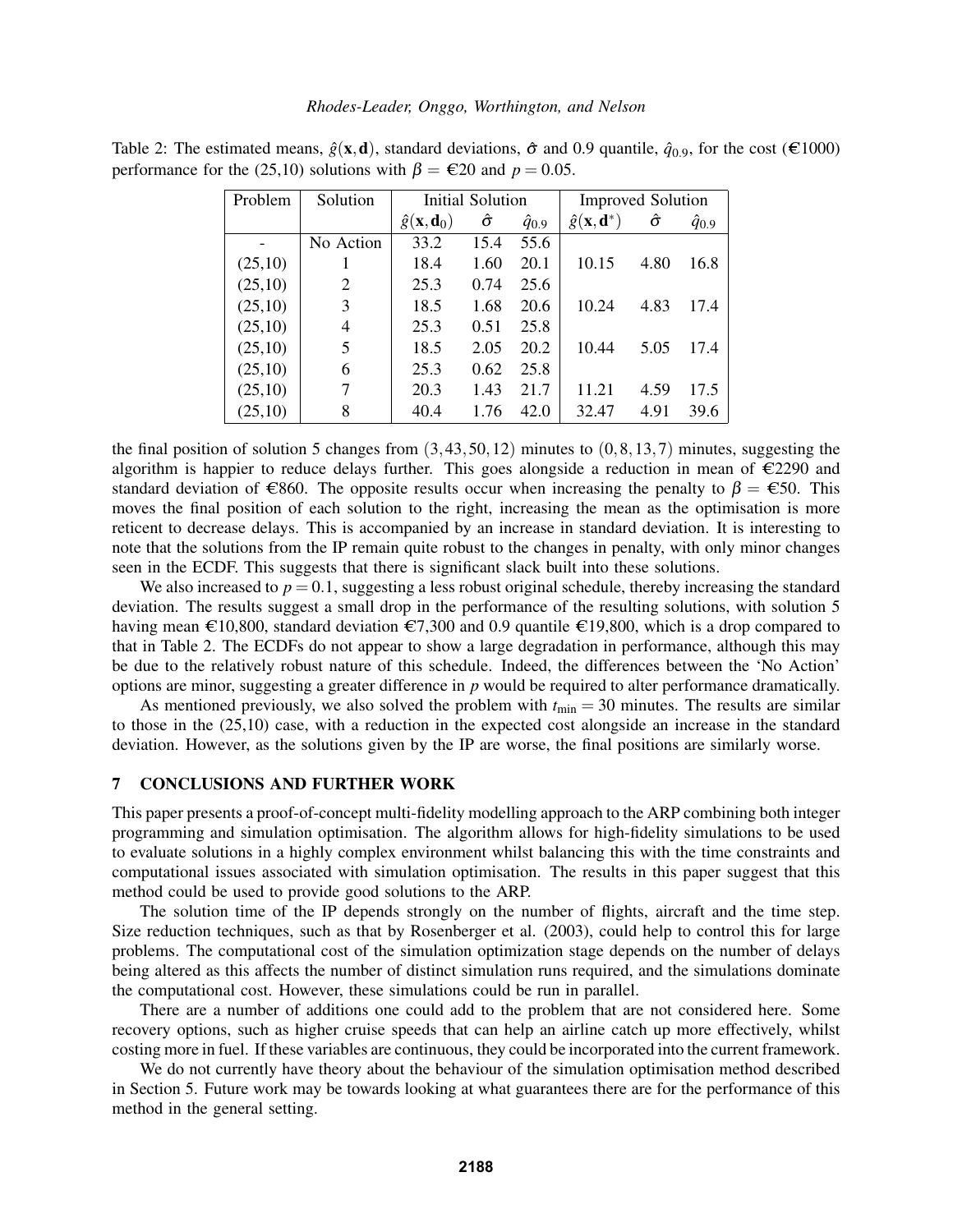Part of the nature of the ARP is that it is a reoccurring problem for airlines. The use of Symbiotic Simulation as discussed by Aydt et al. (2009), in which the model is allowed to adapt to new information from the system it is modelling, could have great value in the area of airlines operation. Future work will include considering how the repeated nature of the problem could be exploited to improve both the models and the optimisation process in a symbiotic manner. Symbiotic simulation could also be used to give new information on the same problem. For example, if there were changes to the maintenance status of aircraft, this could potentially be used to improve the decisions based on the latest information.

### ACKNOWLEDGMENTS

We gratefully acknowledge the financial support of the EPSRC funded EP/L015692/1 STOR-i Centre for Doctoral Training, the NSF Grant CMMI-1068473 and Rolls-Royce Limited. We would also like to thank Nigel Jackson, Richard Standing, Stewart Preston and Mike Chester at Rolls-Royce (*R* <sup>2</sup> Data Labs) for the original research idea and contextual information.

### REFERENCES

- Abdelghany, K. F., A. F. Abdelghany, and G. Ekollu. 2008. "An Integrated Decision Support Tool for Airlines Schedule Recovery During Irregular Operations". *European Journal of Operational Research* 185(2):825–848.
- Allamraju, H. 2017. "pyflightdata". Accessed March 11<sup>th</sup>, 2017. https://github.com/supercoderz/pyflightdata.
- Arias, P., M. M. Mota, D. Guimarans, and G. Boosten. 2013. "A Methodology Combining Optimization and Simulation for Real Applications of the Stochastic Aircraft Recovery Problem". In *Proceedings - 8th EUROSIM Congress on Modelling and Simulation, EUROSIM 2013*, edited by K. Al-Begain et al., 265–270. Washington, DC, USA: IEEE Computer Society.
- Aydt, H., S. J. Turner, W. Cai, and M. Y. H. Low. 2009. "Research Issues in Symbiotic Simulation". In *Proceedings of the 2009 Winter Simulation Conference*, edited by M. D. Rossetti et al., 1213–1222. Piscataway, New Jersey: IEEE.
- Chang, K.-H., L. J. Hong, and H.Wan. 2013. "Stochastic Trust-Region Response-Surface Method (STRONG) - A New Response-Surface Framework for Simulation Optimization". *INFORMS Journal on Computing* 25(2):230–243.
- Civil Aviation Authority 2015. "Your Rights When You Fly". Accessed July 23rd, 2018. https://www.caa.co.uk/Passengers/Resolving-travel-problems/Delays-cancellations/Your-rights/ Your-rights-when-you-fly/.
- Coleman, T. F., and Y. Li. 1996. "An Interior Trust Region Approach for Nonlinear Minimization Subject to Bounds". *SIAM Journal on Optimization* 6(2):418–445.
- Flightradar24 AB 2017. "Flightradar24". Accessed March 7<sup>th</sup>, 2017. https://www.flightradar24.com.
- Guimarans, D., P. Arias, and M. M. Mota. 2015. "Large Neighbourhood Search and Simulation for Disruption Management in the Airline Industry". In *Applied Simulation and Optimization: In Logistics, Industrial and Aeronautical Practice*, edited by M. M. Mota et al., 169–201. Cham: Springer International Publishing.
- Gurobi Optimization, LLC. 2017. "Gurobi Optimizer Reference Manual". Accessed July 23rd, 2018. http://www.gurobi.com.
- Hutchison, D. W., and S. D. Hill. 2001. "Simulation Optimization of Airline Delay with Constraints". In *Proceedings of the 2001 Winter Simulation Conference*, edited by B. A. Peters et al., 1017–1022. Piscataway, New Jersey: IEEE.
- Juan, A. A., J. Faulin, S. E. Grasman, M. Rabe, and G. Figueira. 2015. "A Review of Simheuristics: Extending Metaheuristics to Deal with Stochastic Combinatorial Optimization Problems". *Operations Research Perspectives* 2:62–72.